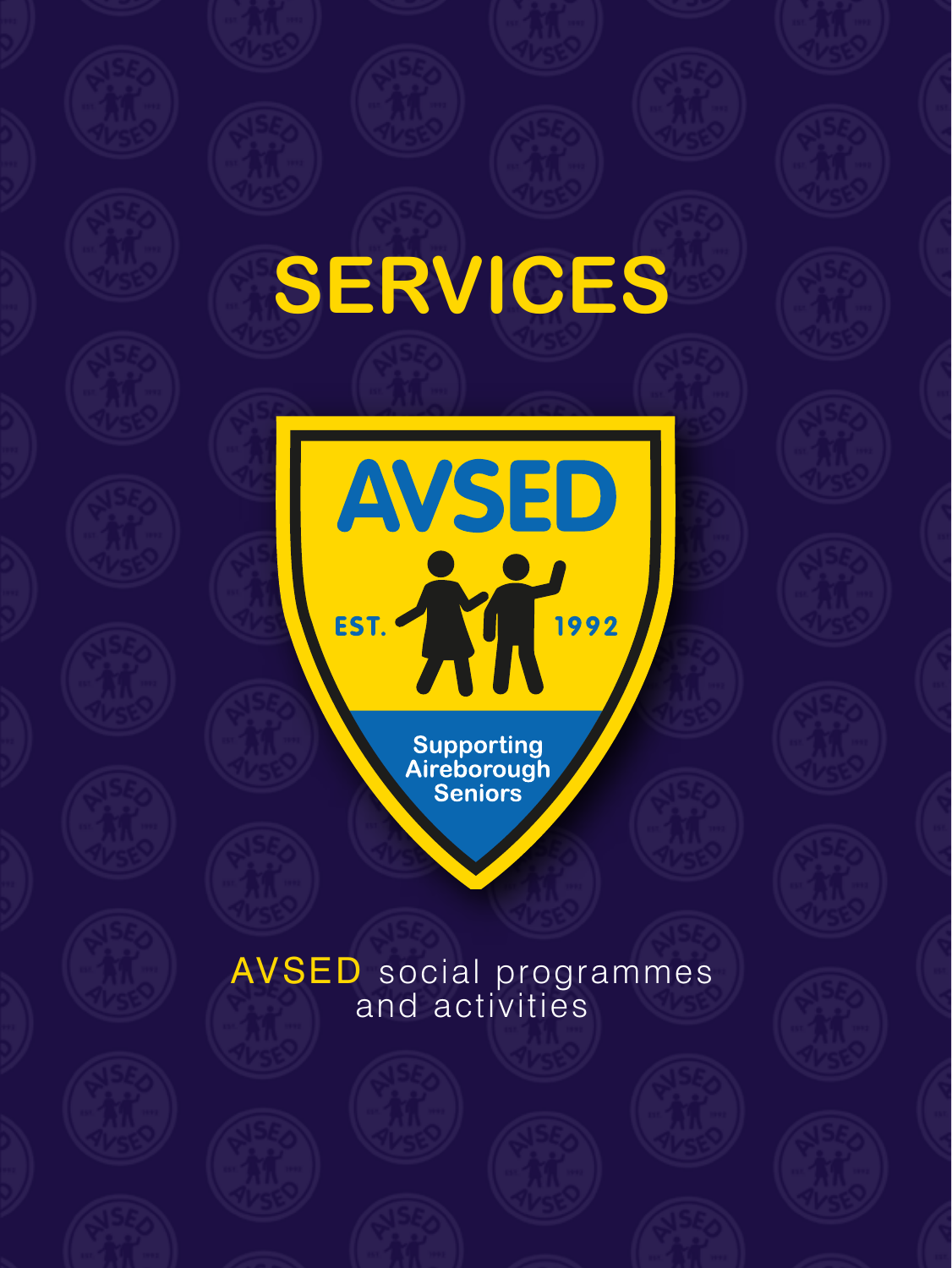| Activity           | <b>INFORMATION, ADVICE &amp; SUPPORT</b>                                                                                                      |
|--------------------|-----------------------------------------------------------------------------------------------------------------------------------------------|
| <b>Description</b> | AVSED will offer general information, advice and support to anyone requesting such on behalf of an<br>older person, regardless of membership. |

| Activity           | <b>SEASONAL SUPPORT (SUMMER &amp; WINTER)</b>                                                                                                                |
|--------------------|--------------------------------------------------------------------------------------------------------------------------------------------------------------|
| <b>Description</b> | AVSED provides additional support, advice, and information around Summer and Winter. Supporting<br>changes, challenges, pressures and health-related topics. |

| <b>Activity</b>    | <b>SIGNPOSTING</b>                                                                                                                                                                                                   |
|--------------------|----------------------------------------------------------------------------------------------------------------------------------------------------------------------------------------------------------------------|
| <b>Description</b> | Giving out information on any services, activities, or support. This could be a telephone number,<br>website or a place and will be for a specific need/reason. Members will act upon the information<br>themselves. |

| Activity           | <b>REFERRALS</b>                                                                                                                                                                                                                                          |
|--------------------|-----------------------------------------------------------------------------------------------------------------------------------------------------------------------------------------------------------------------------------------------------------|
| <b>Description</b> | Providing a comprehensive service and acting on behalf of members to assist them in actioning the<br>service, activity, or support. This could be filling in a referral form, telephoning for referral, gathering<br>information and making appointments. |

| <b>Activity</b>    | BENEFITS AND FINANCE SUPPORT                                                                                                                                                                 |
|--------------------|----------------------------------------------------------------------------------------------------------------------------------------------------------------------------------------------|
| <b>Description</b> | Overall advice on standard benefits and financial matters to offer choice and understanding on<br>available options.<br>Including pensions, winter credit payments and attendance allowance. |

| <b>Activity</b>    | <b>ADVOCACY</b>                                                                                                                              |
|--------------------|----------------------------------------------------------------------------------------------------------------------------------------------|
| <b>Description</b> | General advice to support members to express their views and needs and to promote options and<br>choices being provided and made accessible. |

| <b>Activity</b>    | <b>NEEDS ASSESSMENTS</b>                                                                                                                                                                                                                                                                                          |
|--------------------|-------------------------------------------------------------------------------------------------------------------------------------------------------------------------------------------------------------------------------------------------------------------------------------------------------------------|
| <b>Description</b> | AVSED can provide a full needs assessment that investigates several factors that can be explored to<br>help members remain independent and have choice and control in their daily lives, to support health &<br>well-being. The needs assessment is a tool used to identify areas for<br>concern or further work. |

| Activity           | <b>MOBILITY SUPPORT</b>                                                                                                                                                                                                                                                                                                                              |
|--------------------|------------------------------------------------------------------------------------------------------------------------------------------------------------------------------------------------------------------------------------------------------------------------------------------------------------------------------------------------------|
| <b>Description</b> | AVSED can support you to ask for an assessment from Social Services and/or provide options in<br>private purchasing and explore choices. We can provide accessible transport to our activities,<br>staff/volunteers trained in wheelchair handling, dedicated health activities and casework management,<br>plus a full physical exercise programme. |

| Activity           | <b>HOME ADAPTATION SUPPORT</b>                                                                                                                                                        |
|--------------------|---------------------------------------------------------------------------------------------------------------------------------------------------------------------------------------|
| <b>Description</b> | AVSED can support you to ask for an assessment from Social Services and/or to understand the<br>choices and options available to you when making adaptations or considering doing so. |

| <b>Activity</b>    | <b>FORM FILLING</b>                                                                                                                       |
|--------------------|-------------------------------------------------------------------------------------------------------------------------------------------|
| <b>Description</b> | Support to physically or digitally complete forms. AVSED can help with reading the forms and a<br>general understanding of basic details. |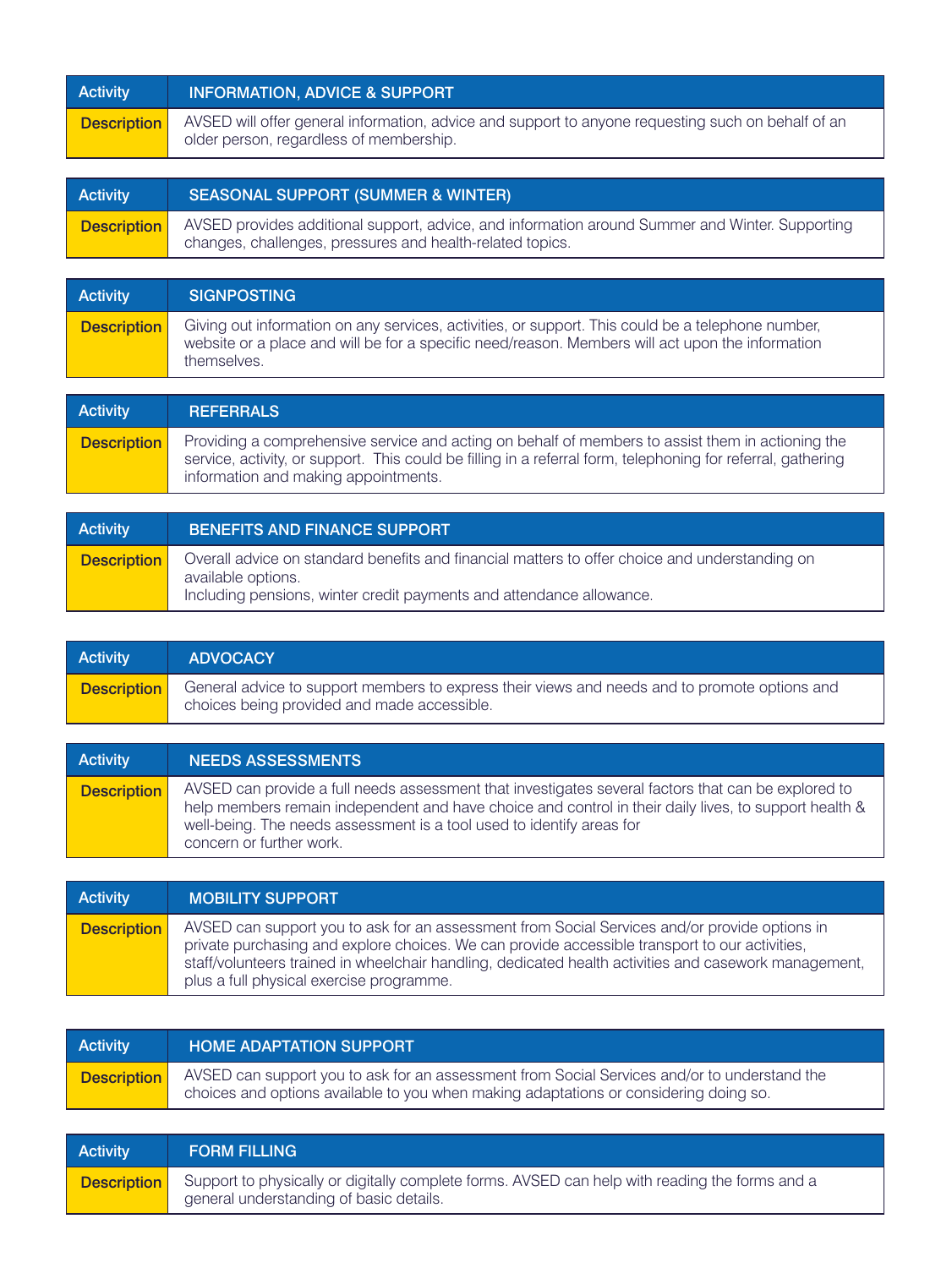| Activity           | <b>MEMORY SUPPORT</b>                                                                                                                                                                                                                                                                                                                                                                         |
|--------------------|-----------------------------------------------------------------------------------------------------------------------------------------------------------------------------------------------------------------------------------------------------------------------------------------------------------------------------------------------------------------------------------------------|
| <b>Description</b> | AVSED has an array of support for people with memory loss and/or dementia. We are working towards<br>being a dementia-friendly organisation.<br>Services include our Time Together - Time Apart programme; specific memory and dementia activities<br>plus casework management to support your memory journey with prompting, and invoicing alongside<br>knowledge/understanding and insight. |

| <b>Activity</b>    | <b>BEREAVEMENT SUPPORT</b>                                                                                                                                           |
|--------------------|----------------------------------------------------------------------------------------------------------------------------------------------------------------------|
| <b>Description</b> | Low-level support and emotional care during difficult times – from exploring options and available<br>services to a sympathetic ear and compassionate understanding. |

| <b>Activity</b>    | <b>SENSORY SUPPORT</b>                                                                                                                                                                                  |
|--------------------|---------------------------------------------------------------------------------------------------------------------------------------------------------------------------------------------------------|
| <b>Description</b> | Support to understand and access services and options that can help promote sensory<br>independence. Dedicated casework management and extra support groups can be tailored around<br>individual needs. |

| <b>Activity</b>    | MANAGING LONG TERM HEALTH CONDITIONS                                                                                                                                                                                                   |
|--------------------|----------------------------------------------------------------------------------------------------------------------------------------------------------------------------------------------------------------------------------------|
| <b>Description</b> | Working alongside our exercise and health activities – we can assist members to access independent<br>information, advice and knowledge on conditions, effects, and management routines/techniques, plus<br>quidance on 'living well'. |

| <b>Activity</b>    | <b>CARER &amp; FAMILY SUPPORT</b>                                                                                                                                                                                                                      |
|--------------------|--------------------------------------------------------------------------------------------------------------------------------------------------------------------------------------------------------------------------------------------------------|
| <b>Description</b> | AVSED is here to support both carers and cared for with our dedicated casework management and<br>Time Together - Time Apart programme.<br>General advice and quidance to access services and support pathways and explore city-wide support<br>routes. |

| <b>Activity</b>    | <b>COMMUNITY OFFERING</b>                                                                                                                                                                                          |
|--------------------|--------------------------------------------------------------------------------------------------------------------------------------------------------------------------------------------------------------------|
| <b>Description</b> | Support to access and understand services and amenities within the local area. Providing information<br>and advice to maximise social interaction, community connections and explore different ideas &<br>options. |

| <b>Activity</b>    | <b>HANDYMAN</b>                                                                                                                                                                                                                                                                      |
|--------------------|--------------------------------------------------------------------------------------------------------------------------------------------------------------------------------------------------------------------------------------------------------------------------------------|
| <b>Description</b> | Provides low-level handyman services to members such as hanging pictures, replacing light bulbs,<br>building flat packs and hanging curtains. Being that extra helping hand in the home for the little jobs<br>they can't get round to or manage. Payment only for the parts needed. |

| Activity           | <b>BEFRIENDING</b>                                                                                                                                                                                                                                                                                                               |
|--------------------|----------------------------------------------------------------------------------------------------------------------------------------------------------------------------------------------------------------------------------------------------------------------------------------------------------------------------------|
| <b>Description</b> | We have both telephone and in home befrienders that can call or visit you on a regular basis.<br>Befrienders are perfect for members that are unable to get out and about or attend activities. A<br>befriending match can chat, play games, read a newspaper, listen to music - anything that you enjoy<br>and wish to explore. |

| <b>Activity</b>    | <b>COMMUNITY CONNECTORS</b>                                                                                                                                                                                                                                                                              |
|--------------------|----------------------------------------------------------------------------------------------------------------------------------------------------------------------------------------------------------------------------------------------------------------------------------------------------------|
| <b>Description</b> | Community Connectors provide a short-term volunteer partnership to help a member achieve a set<br>goal. Over 6 weeks they can help you to join a local club or group, build confidence going for walks<br>outside, make sense of the world post-COVID, use the buses again to get around, and much more. |